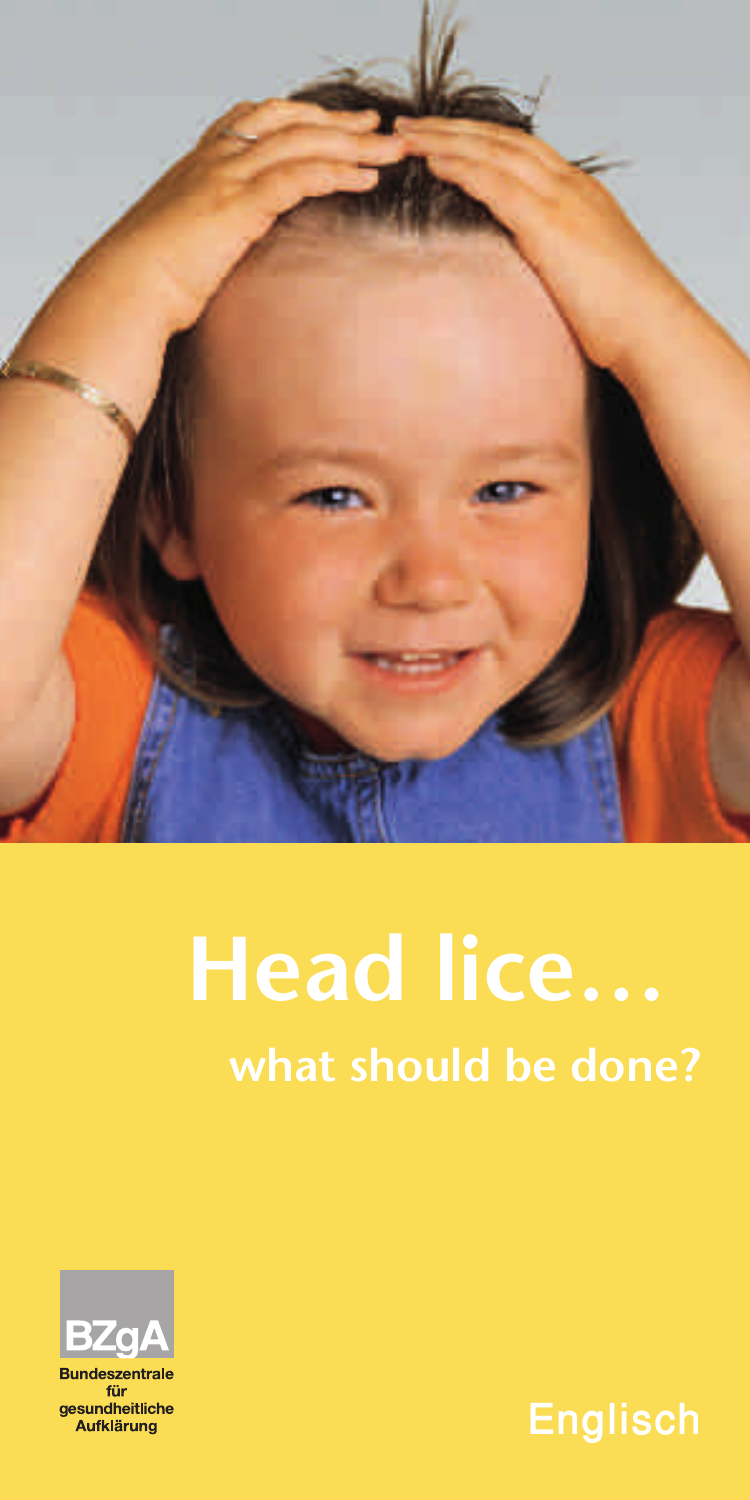## **About us**

Published by the BZgA [Federal Centre for Health Education], Cologne, on behalf of the German Federal Ministry of Health.

All rights reserved

**Project management for BZgA:** Ursula Münstermann

**Text:** Daniela Böhmler, Cologne

**Design:** www.medienwerkstatt-ecc.de

**Printed by:** Kunst- und Werbedruck, Bad Oeynhausen

**Circulation:** 4.32.03.16

**Photo credits:**

P. 1 © Stockbyte, P. 5 © imagesource, P. 6 © iStockphoto, P. 8 © fotolia, jerome signoret, P. 9 © fotolia, Hallgerd, P. 12 © fotolia, Michal Miasko, P. 13 © Photodisc, P. 14 © BananaStock, P. 16 © PhotoAlto, P. 19 © brandXpictures, Andersen Ross, P. 7 © Gesundheitsamt Bremen, P. 8, 10, 11 © www.pediculosis-gesellschaft.de

**Version:** October 2014

# **Address for ordering**

BZgA, 50819 Köln or by **E-mail:** order@bzga.de

**Ordering number:** 60020070

The brochure is provided free of cost by the BZgA. It is not intended for further sale by the recipient or any third party.

The text will be regularly updated by the publisher.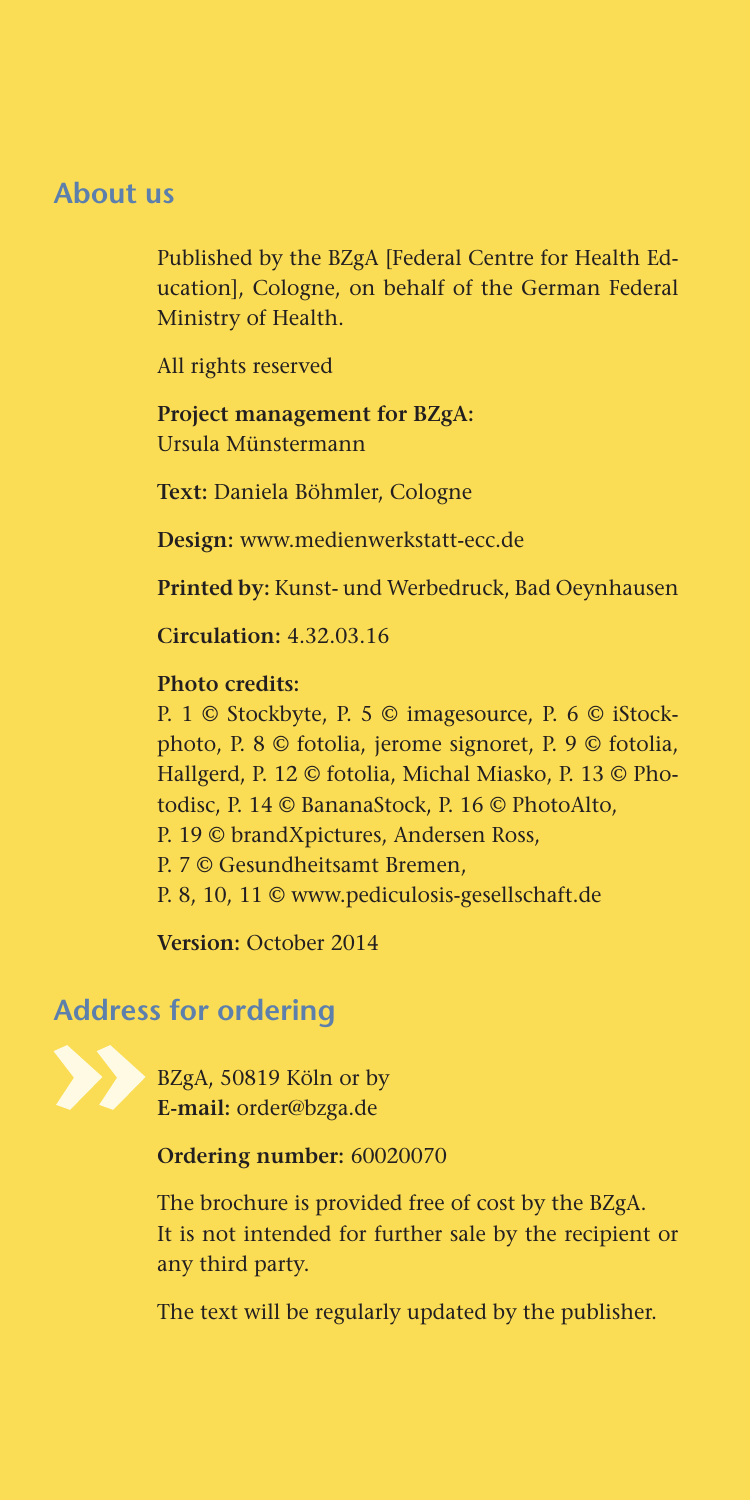# **Contents**

| An introductory comment                                                                                         | $\overline{4}$ |
|-----------------------------------------------------------------------------------------------------------------|----------------|
| How do you get head lice?                                                                                       | 5              |
| How can you tell that you have head lice?                                                                       | 6              |
| How can you get rid of head lice?                                                                               | 9              |
| What else should you do?                                                                                        | 12             |
| What cleaning measures are necessary?                                                                           | 13             |
| How do anti-lice agents work?<br>Can they be harmful to my child?                                               | 14             |
| Are there household remedies that<br>help get rid of lice?                                                      | 17             |
| How long does the risk of transmission last<br>and when can my child return to school<br>or the daycare centre? | 17             |
| Can you protect yourself from getting<br>head lice?                                                             | 19             |
| Louse Alarm: how you can get rid of lice<br>quickly - the most important points<br>at a glance                  | 20             |
| Treatment plan for successfully<br>fighting head lice                                                           | 22             |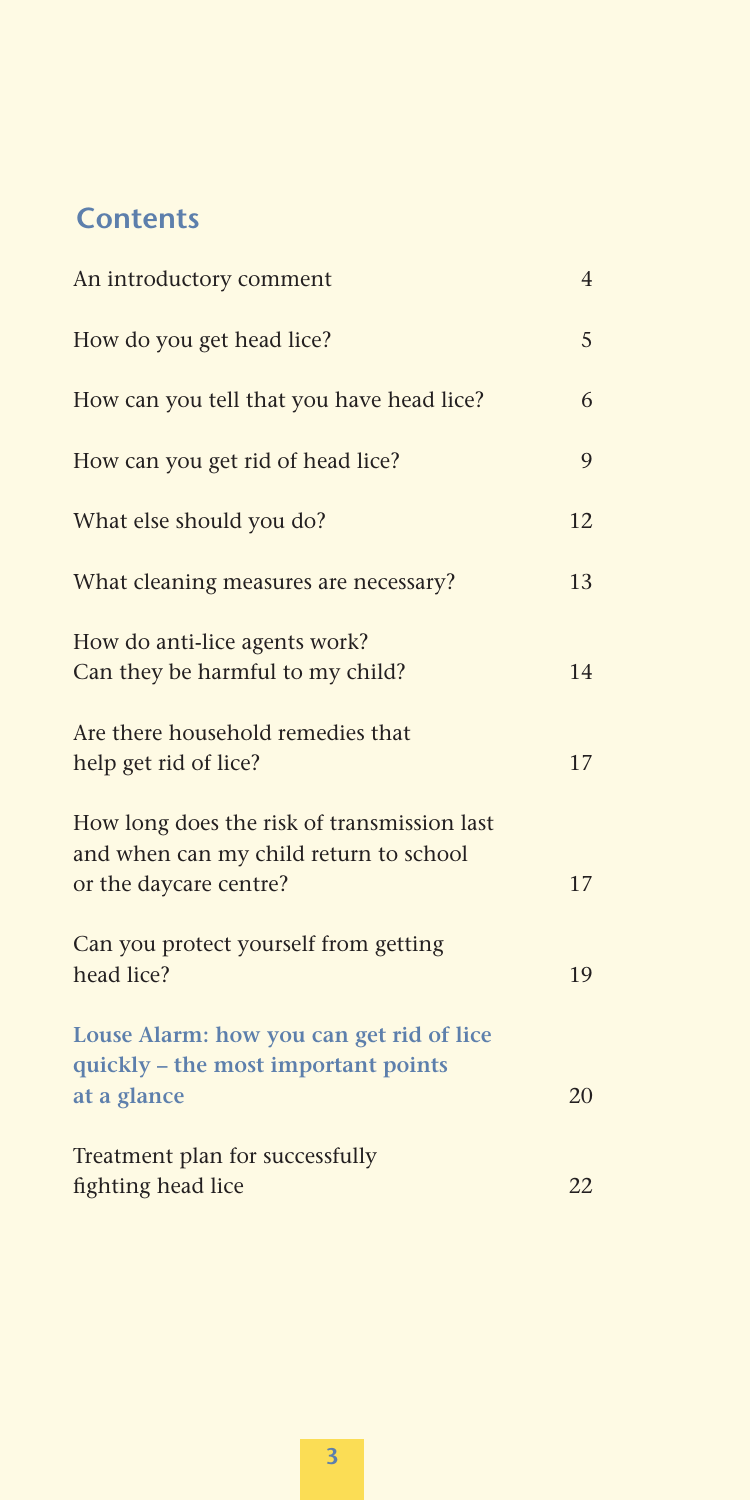

# **An introductory comment**

**Head lice have been endemic in Europe for millennia. They do not transmit any diseases, but they spread very easily.**

**Today's high standards of hygiene have not changed anything in this regard, since getting head lice is not a matter of personal cleanliness. Lice can feel entirely at home and multiply on even the best cared-for head – they actually seem to have a preference for freshly washed hair.**

**Thus, anyone can get head lice and nobody needs to feel ashamed about it. However, it is important to get rid of the annoying bloodsuckers as quickly as possible and prevent their further spread.**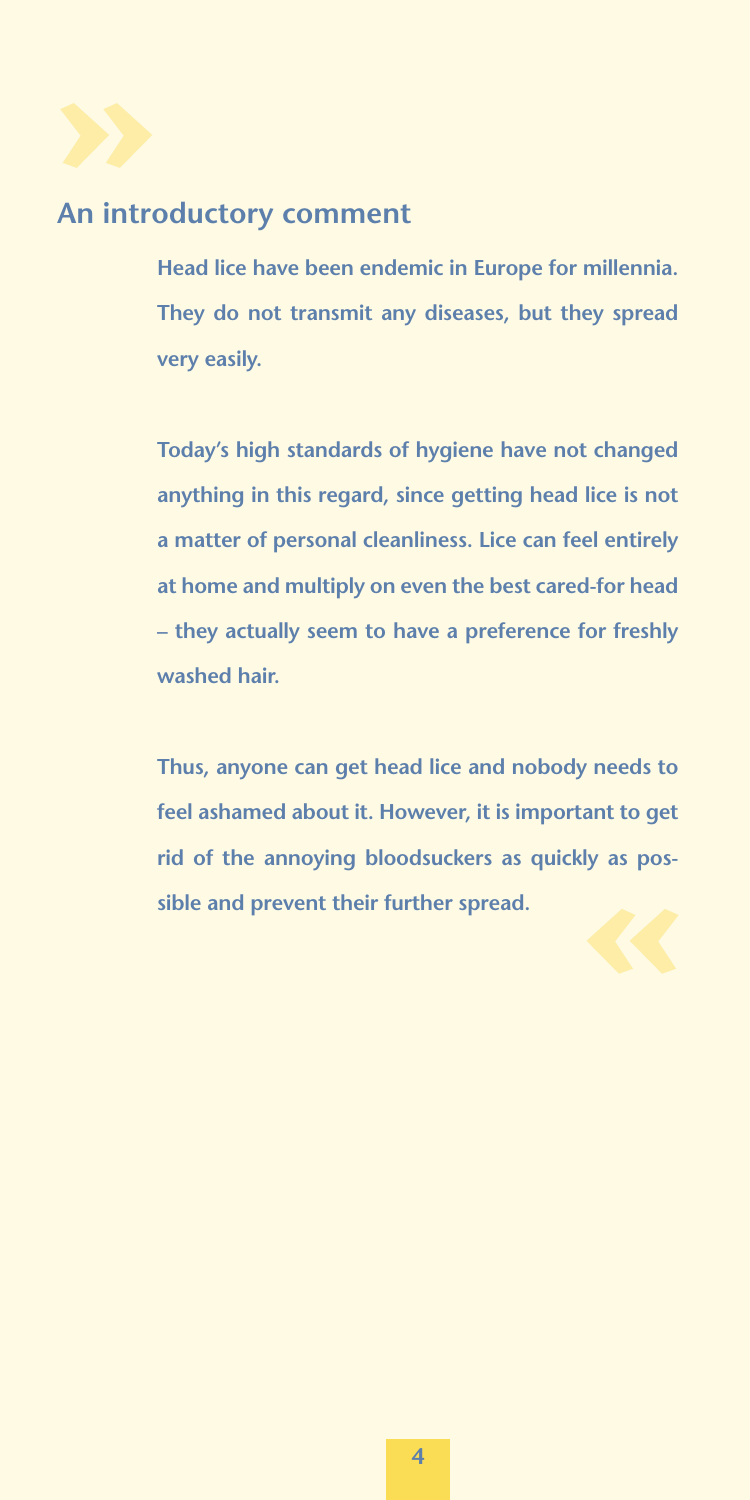# **How do you get head lice?**

Head lice cannot jump or fly, but they are nimble scramblers. For this reason, it can easily happen that these uninvited guests wander from one person's head to another during close encounters in the family, between friends, while cuddling, snuggling, and putting heads together. They are not choosy in their selection of which mop of hair to live in – any scalp is a welcome spot to have another meal.



**Head lice can take up residence on anyone – despite the best body hygiene and daily hair washing!**

Direct transmission from one head to another is by far the commonest pattern – transmission by means of objects happens only extremely rarely and can only take place on objects that are used jointly within a short time period. This is because the head louse becomes dehydrated relatively quickly as soon as it cannot suck several blood meals from the scalp every day. Without food the louse will die within at most 55 hours. This is also the reason that a head louse never wants to leave its source of nourishment – the head.

Transmission of head lice eggs by means of objects is even less likely. Away from the head, an egg lacks the necessary brood heat and moisture to allow it to continue developing.

**Moreover: Household pets cannot transmit head lice.**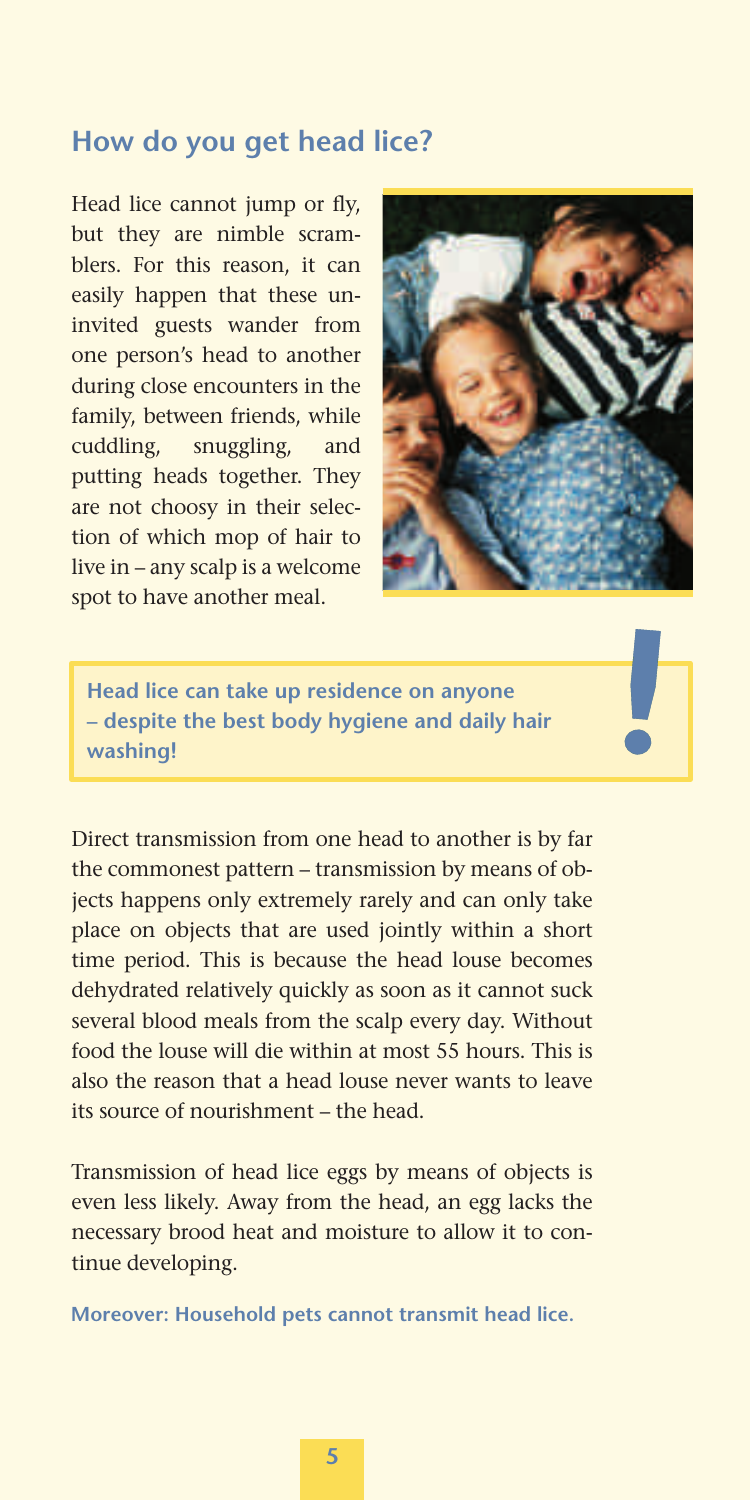## **How can you tell that you have head lice?**

At the latest, if the scalp becomes very itchy, you should check to see whether the little bloodsuckers have selected you as a new victim. But even if you haven't noticed anything yet: as soon as you come to know about a case of head lice occurring in your close proximity or your child's school or daycare centre, you should immediately begin carefully checking the heads of all members of your family.

**Why does your head often itch when there are head lice?** The reason your head often itches so intensely when you have head lice is that every time a louse sucks a blood meal, it squirts a tiny droplet of saliva into your scalp. Since you begin scratching without even noticing it, small skin abrasions occur in your scalp, and these can easily become infected. This can lead to bacterial skin infections and, in severe cases, may even cause swollen lymph nodes. Should this occur, a visit to the doctor's office is necessary.



It is best to examine the scalp when the hair is wet; apply a commercial hair conditioner (and don't rinse it out!), and then comb the hair using a louse comb, starting from the hair root and combing outwards carefully strand by strand all the way to the tips of the hair. The conditioner makes it easier to comb through with the fine comb and also helps to keep the lice

from running away. Between strokes, wipe off the comb on a paper towel. In case of infestation, you will find head lice and/or their somewhat smaller larvae (the not-yet fully matured lice) on the paper towel.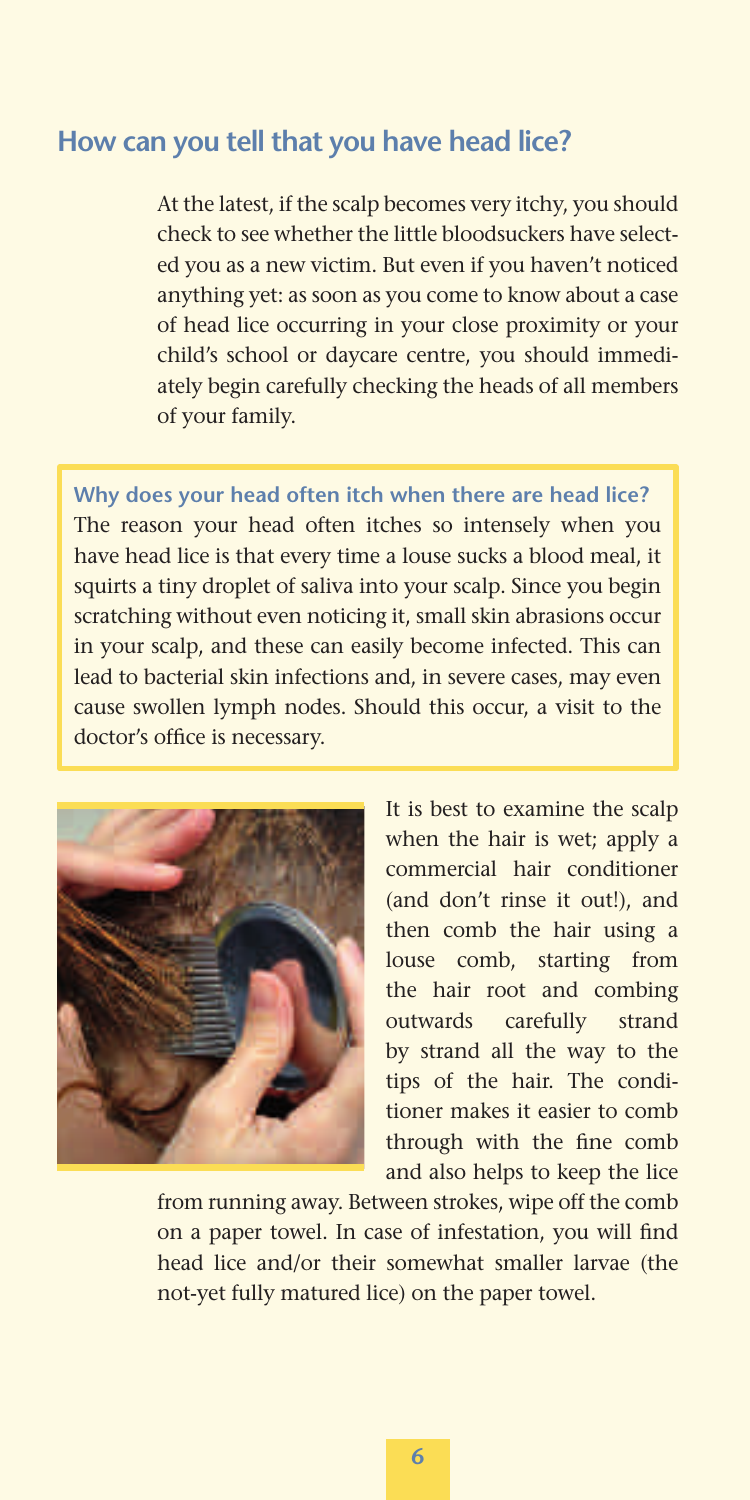

**What is a louse comb?** The term 'louse comb' refers to special combs with teeth that are no more than 0.2 mm separated from each other. Thus, they are well suited for catching lice and their larvae. You can purchase a louse comb at any pharmacy or medical supply store.

The six-legged head lice are no more than 3mm in size and usually of a gray color; just after they have sucked blood, they develop a reddish hue. They are readily visible with the naked eye. Larvae are somewhat smaller – and a magnifying glass may be helpful in detecting them.

If there are only a few lice on the head, it is possible that they manage to slip away during the monitoring examination and are not discovered. However, you can almost always find louse eggs whenever there is an infestation with head lice. These 0.8 mm tiny dropletshaped structures stick tightly to the hair shaft and cannot be shaken off or washed away. When you examine the head, you may find the brownish-gray eggs from which larvae may still hatch, and/or whitish, shiny empty egg cases (nits).

If you have found living lice, larvae or louse eggs that are sticking to the hair at a distance of less than one centimeter from the scalp, this definitely confirms the existence of an infestation with head lice. Whitish nits (egg cases) that are found further than 1 cm from the scalp are empty and no longer represent any risk of transmission.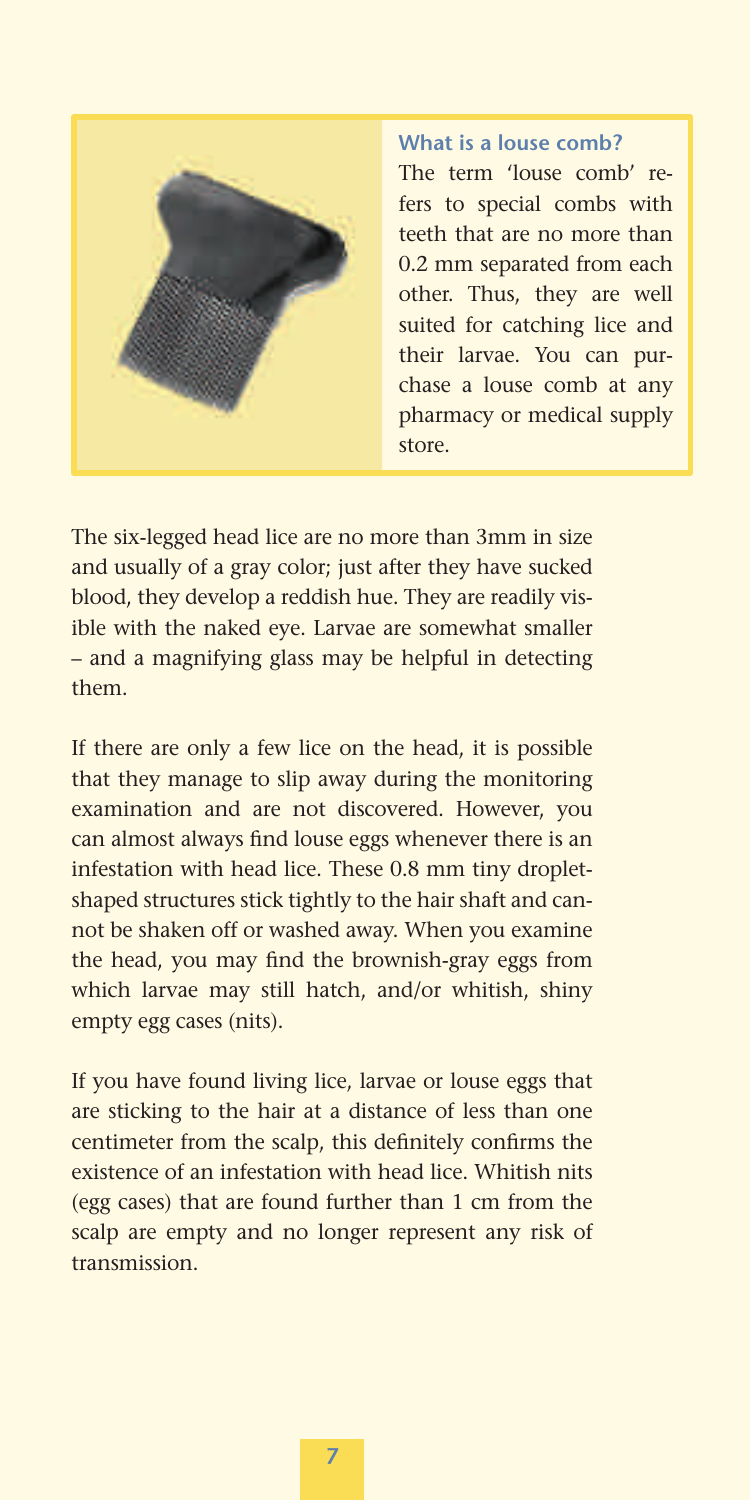Empty egg cases may sometimes continue to adhere to the hair shaft long after successful treatment of head lice, as they are rather difficult to remove (for removal of nits, see **page 11**).

#### **The life cycle of the louse…**

… occurs through several different stages, from the egg to the larval stage, and then on to the adult, sexually mature louse. The eggs **(A)** are deposited by the adult female louse and attached to the hair shaft near the scalp with a glue-like substance that is not water-soluble. Eight to ten days after the eggs are laid, larvae hatch out of the eggs **(B)**. These develop over the following 9 to 11 days into adult, sexually mature lice **(C)** – and the life cycle begins once again.



**Size comparison: match/one-penny coin**

From the egg stage to the first time the adult female louse begins laying eggs takes about 17 to 22 days. Fertile female lice lay several eggs daily (over their entire lifetime of about four weeks, they will lay approx. 90 to 140 eggs). Treatment of a head lice infestation must be timed accurately to the lifecycle of the louse in order to be successful. This is the reason it is so very important to pay especially close attention to the time information in the following recommendations for treatment.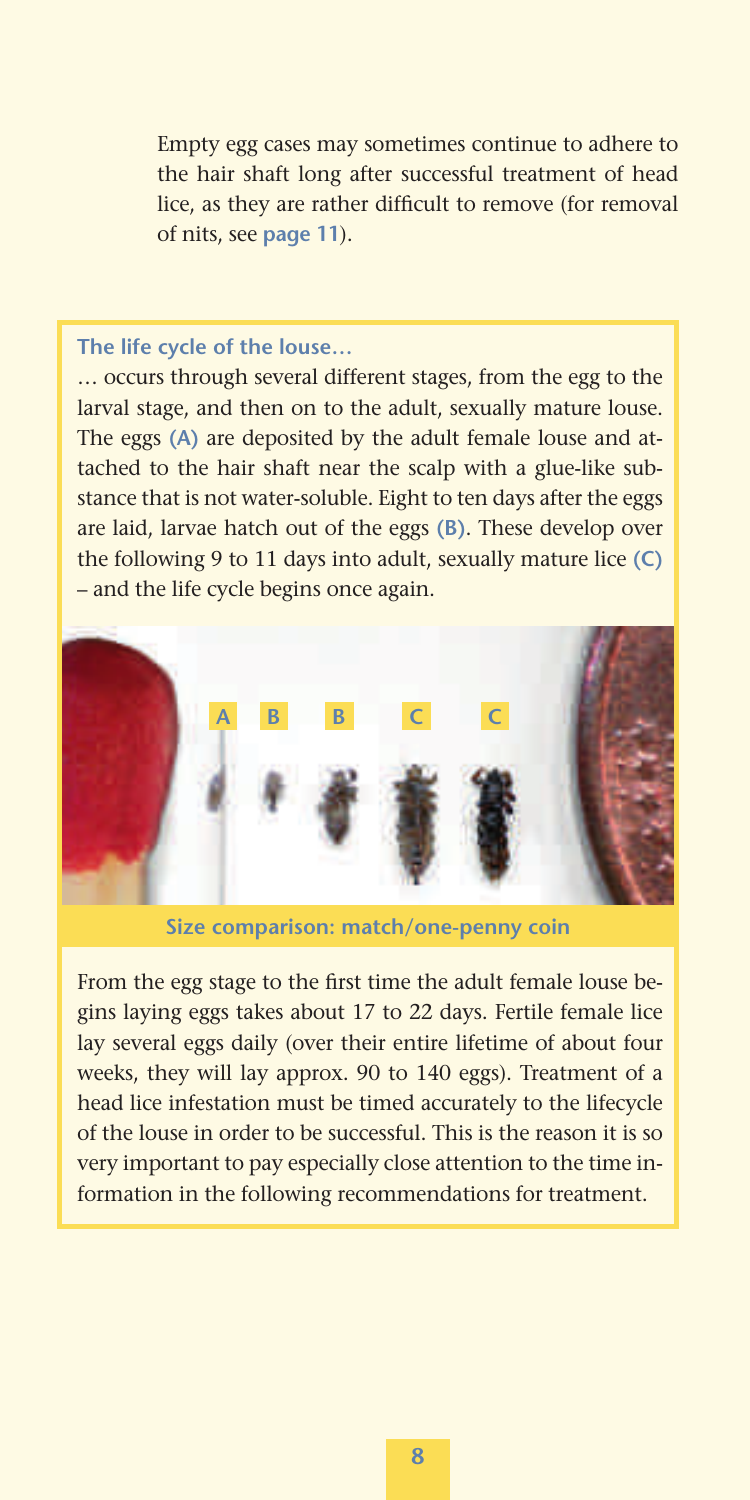# **How can you get rid of head lice?**

According to today's opinion the optimal treatment is a combination of applying an approved anti-lice agent (pediculoside) and carefully combing out the hair using hair conditioner and a louse comb. If you use both of these methods together, you can assume that there is a high likelihood that you will be rid of the lice.



### **1. Treatment with an approved anti-lice agent**

You can obtain products for treating lice with a prescription from your doctor, or without a prescription at your local pharmacy. If your child is less than 12 years old you will get a prescription from a pediatrician and health insurance will cover the costs for most approved anti-lice agents. Treatment can take place at home.

By now a large range of products are available to choose from for treating an infestation with head lice, and these products are based upon different active ingredients and modes of action (see also **p. 14** and following). You should let your pharmacist advise you about selecting the convenient product and speak directly with the pharmacist about what you need to consider when using the product.

For any anti-lice agent that you use: you should be sure to strictly follow the instructions for use with regard to the recommended amount, distribution and the exposure period for the preparation, because otherwise, you may jeopardize the success of the treatment.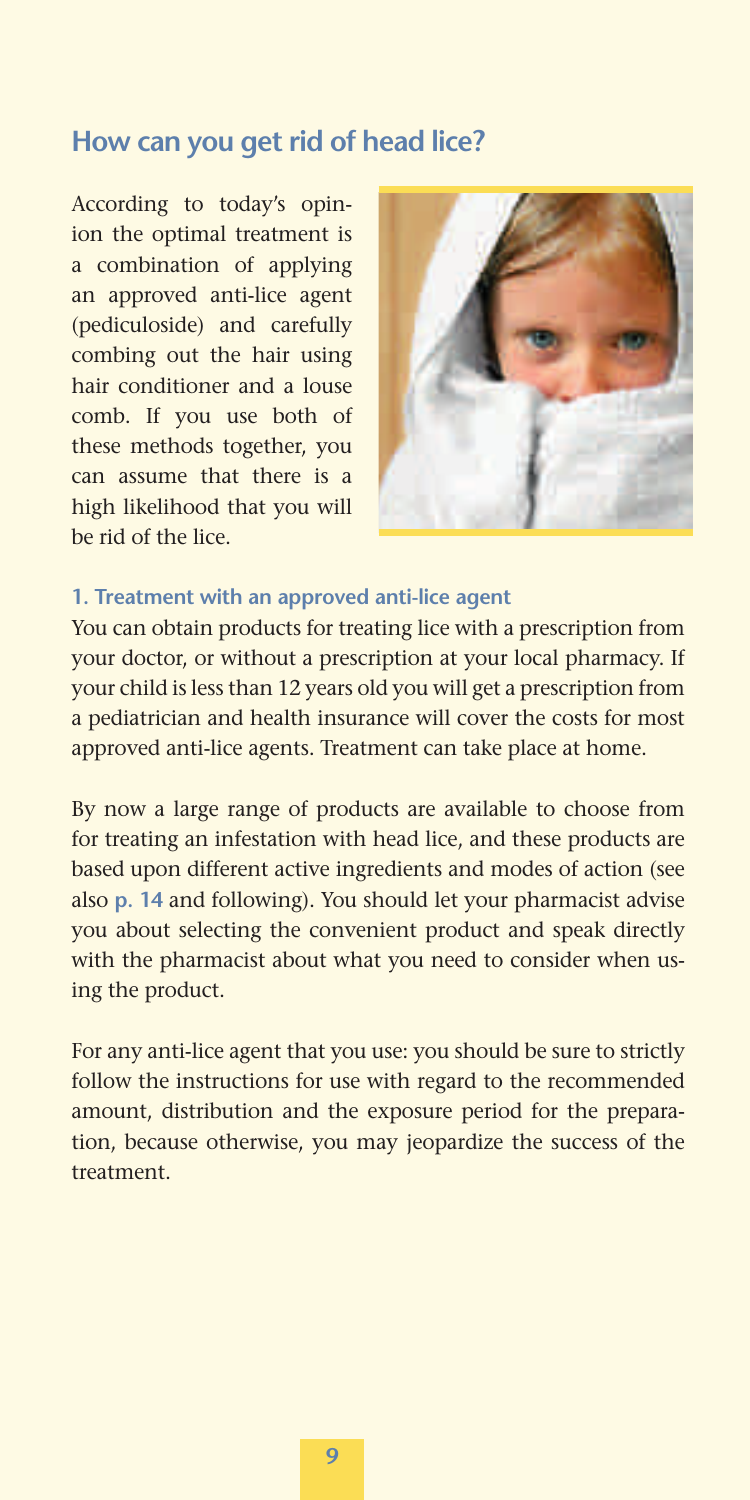After you complete your first treatment, you are not quite done yet. On **day 8, 9 or 10** following the initial treatment (= day 1), you must complete a **repeat treatment** using the anti-lice agent. This is true for all antilice treatment products – even if a different regimen is recommended in the instructions for use.

**The repeat treatment is absolutely necessary,** because most approved anti-lice agents are quite effective against mature lice and louse larvae, but unfortunately, they are ineffective or only of limited effectiveness against louse eggs. Therefore, on the days after initial treatment with the anti-lice agent, they may continue to mature and new larvae may hatch. The second treatment will wipe out the larvae that hatched since the first head washing.

**Attention! Mistakes in application seriously jeopardize the success of treatment!**

**For example:**

- **T** Too brief exposure periods
- $\blacksquare$  Too scant application of the product (the entire hair area should be covered with the anti-lice agent!)
- **Uneven distribution of the product**
- **EXCESSIVE dilution of the product on hair that is** too wet
- **Omitting the repeat treatment**
- Repeat treatment that is performed too soon or delayed too long



## **2. Wet combing with conditioner and a louse comb**

In addition to treatment with the anti-lice agent, the hair should be combed while wet every four days (on days 1, 5, 9, and 13) for two weeks to remove any larvae that might have hatched in the interim.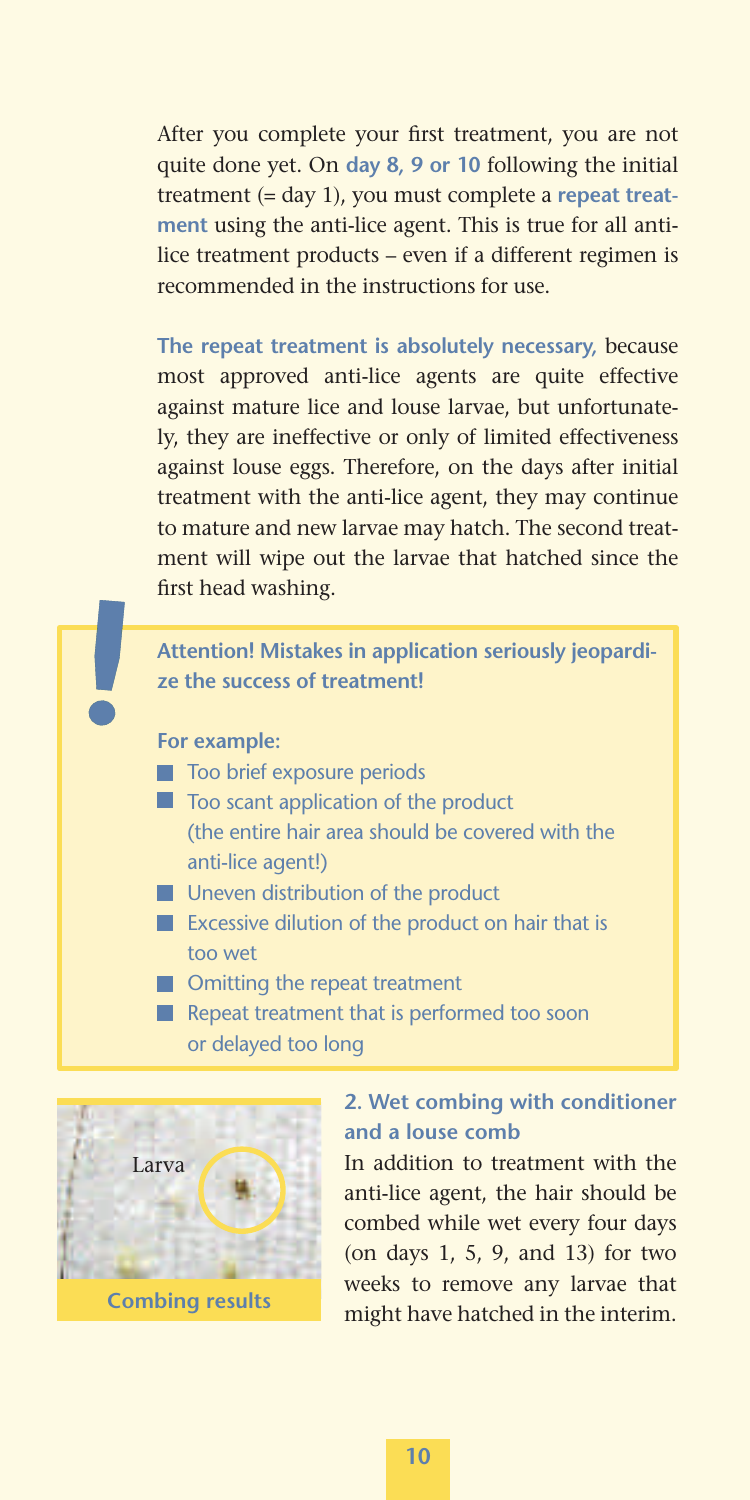For this purpose, you should apply a commercially available hair conditioner and thoroughly comb the hair using a louse comb, strand by strand, from the roots to the tips of the hair. After each time you comb through the hair, wipe the comb on a paper towel. If you find any larvae or lice on the paper towel, you should comb the same strand through once again.

**Tip:** On pages 22/23 of this brochure, you will find all the neces**sary treatment steps presented once more in tabular form for you to check off. This will make it easier for you to have a successful treatment!**

Individuals who might not use to use certain anti-lice agents, such as pregnant or nursing mothers, and people with certain allergies (e.g. allergies to chrysanthemum), may instead employ the method of wet combing with conditioner using a louse comb as a single treatment alternative. However, the effectiveness of simply combing without applying an anti-lice agent is significantly lower than that of the combined method.

This is readily understood once you consider that applying conditioner does not kill the lice, larvae or eggs, but simply makes it easier to comb them out with the louse comb. Using the combing method alone can only succeed if you are extremely thorough and follow the directions provided here very carefully.



#### **How do you get rid of the nits?**

Even after successful treatment, it is common to find empty nits on your head, as they adhere very firmly to the hair. Don't worry – they pose no risk of further transmission. Of course, you would like to get rid of them as well. If you find that even careful combing with the very thin-toothed louse comb doesn't work, the only other thing you can try is to remove them one at a time with your fingernails – and sometimes this includes clipping off single hairs.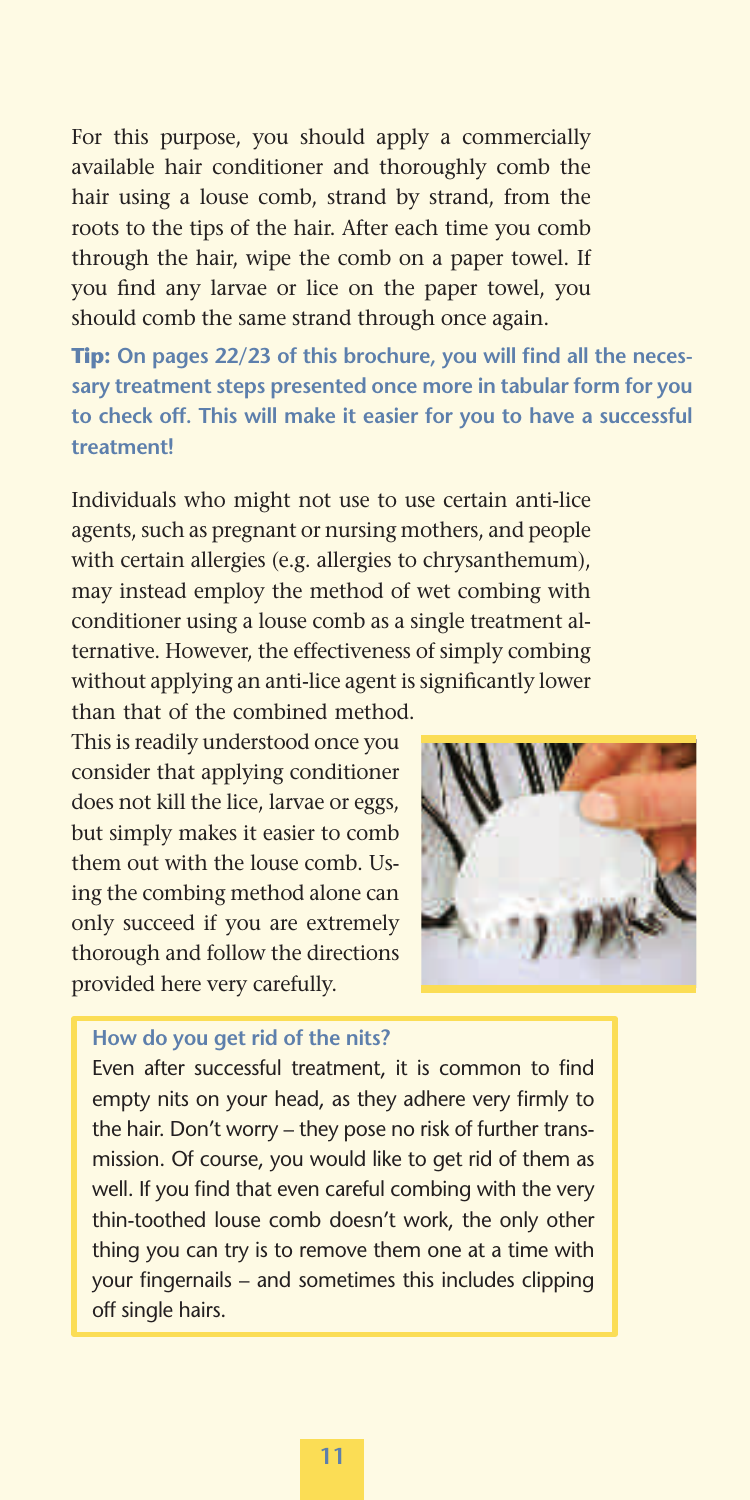## **What else should you do?**

If you have found lice, larvae or viable eggs on the head of a family member, you should carefully examine all other members of the family right away, as the head lice may already have settled on other heads within your household.

Most often, by the time head lice are discovered, a number of other children in a group of friends, a childcare group or a class in school are all affected. Therefore, even if your do so much to eliminate the bloodsuckers – unless the group takes collective steps against the head lice, all your best efforts may be in vain.



**Therefore:** If you have discovered that your child has head lice, you should telephone your child's friends and personally inform all the people in your immediate environment as well as the school or daycare centre administration. The school or daycare administration will then notify the health authority responsible for informing and advising about issues related to head lice, and they will assure effective cooperation between the parents and the institution. An embarrassed silence only helps the head lice spread, and can lead to a vicious circle of new infestations, thereby causing harm to everyone!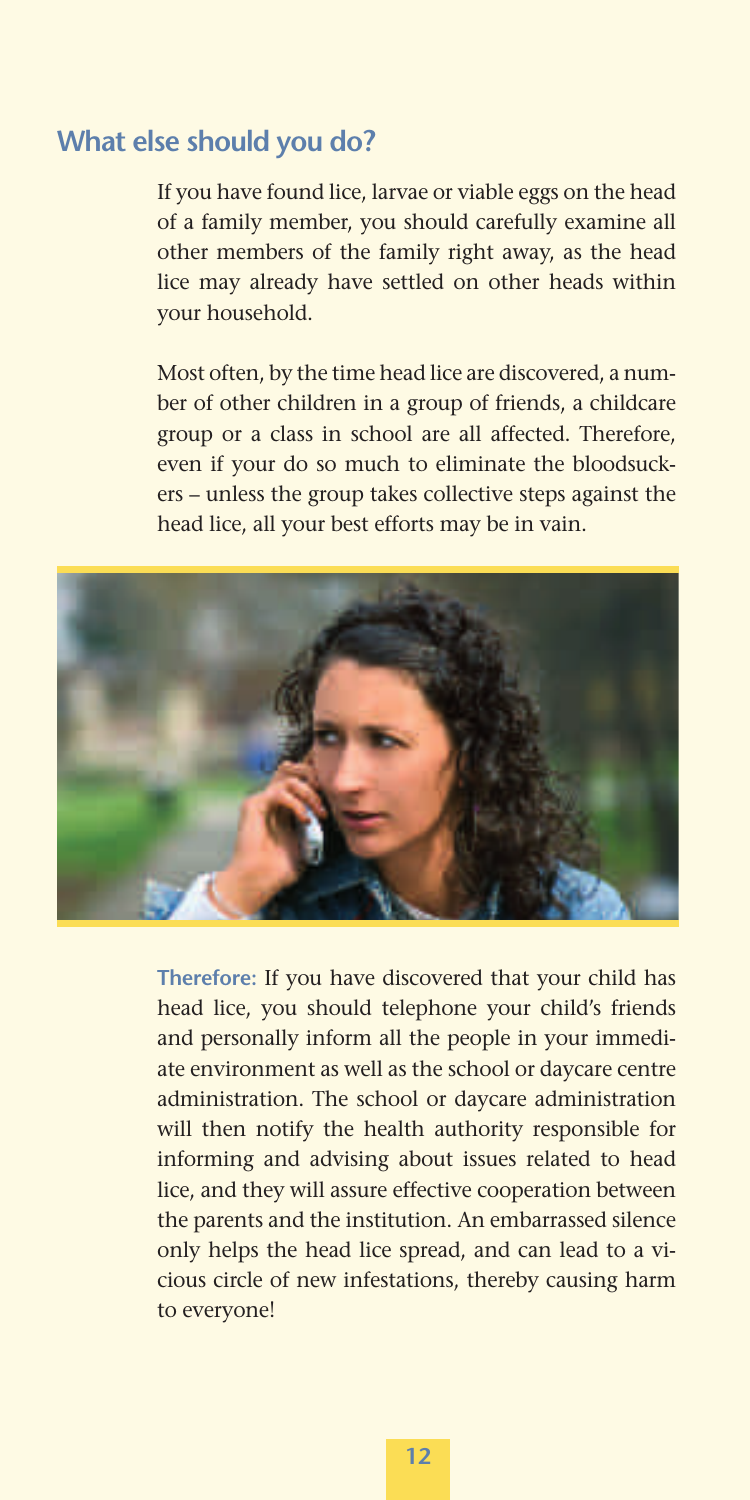## **What cleaning measures are necessary?**

It is extremely unlikely that head lice are transmitted via objects, but it is not one hundred percent impossible. As an example, if an affected child shares a cap with several other children on that day, a louse could inadvertently migrate to another child along with the cap.



Yet, this actually happens extremely seldom. For this reason, efforts at washing the laundry and cleaning the house always have a lower priority than prompt and thorough treatment of the affected child plus examining the heads of all other family members. Only after you have completed these essential steps you may:

- thoroughly wash combs and hairbrushes in hot soapy water (for example, using a hand brush or an old toothbrush) – the best idea is for each family member to first be given his/her personal brush,
- change the towel, underwear and linens along with the pyjamas of the person who has been affected by the head lice,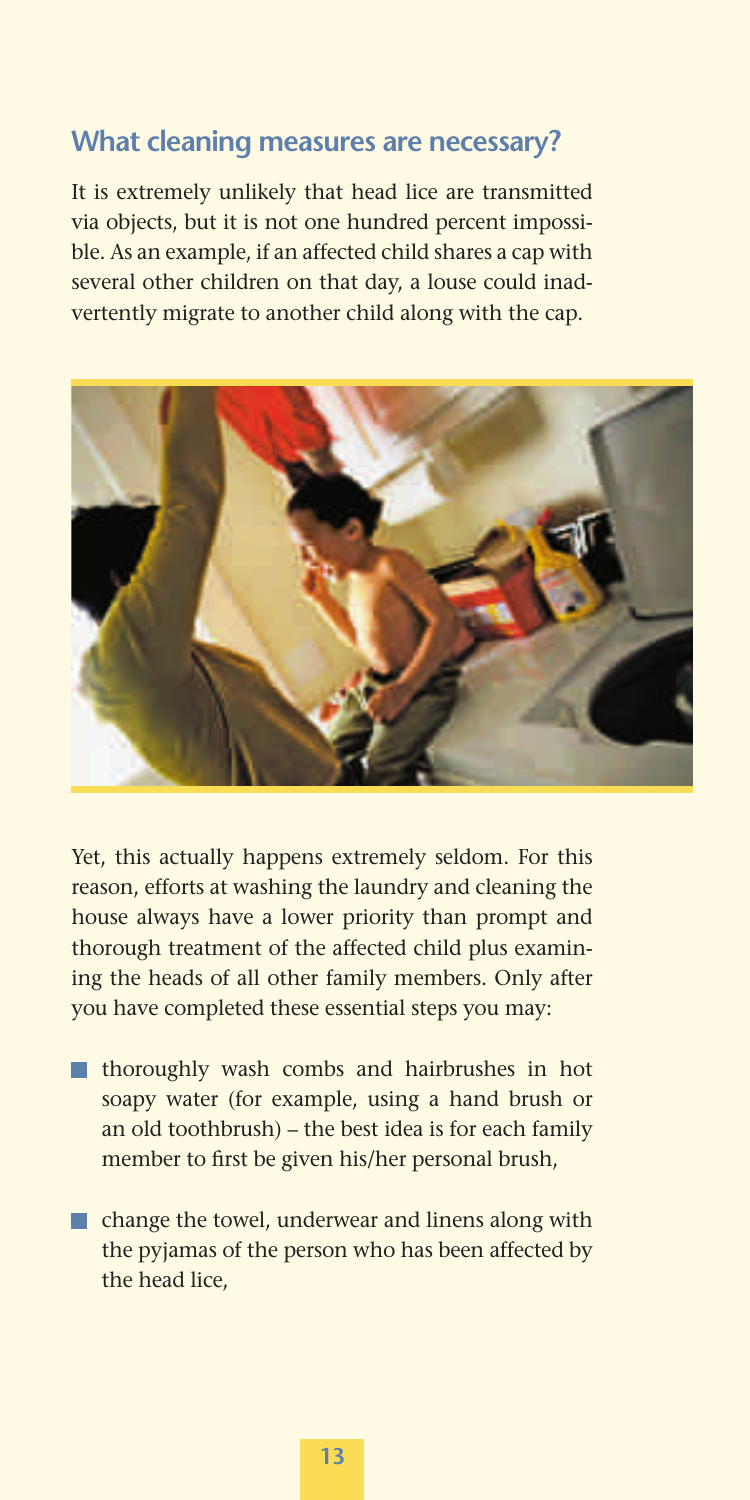take all caps, scarves, blankets, pillows, stuffed animals and other objects that have come in direct contact with the affected person's scalp hair and store them in a sealed plastic bag for three days.

Major cleaning efforts in the home, such as disinfecting upholstered furniture or treating carpets with insecticide are absolutely unnecessary! Such measures simply waste your time and energy – and since they involve toxic substances, may actually cause harm.



# **How do anti-lice agents work? Can they be harmful to my child?**

To eliminate a head lice infestation, we only recommend the use of approved medicaments or medicinal products, and these are formulated on the basis of different effective agents and have different modes of action.

For a number of years now, agents that affect the nervous systems of lice have been used to fight head lice. They contain chemicals or plant-derived substances (chrysanthemum blossom extract) that cause paralysis in lice and ultimately kill them. In Germany, products containing pyrethrum, allethrin or permethrin are approved for treating head lice.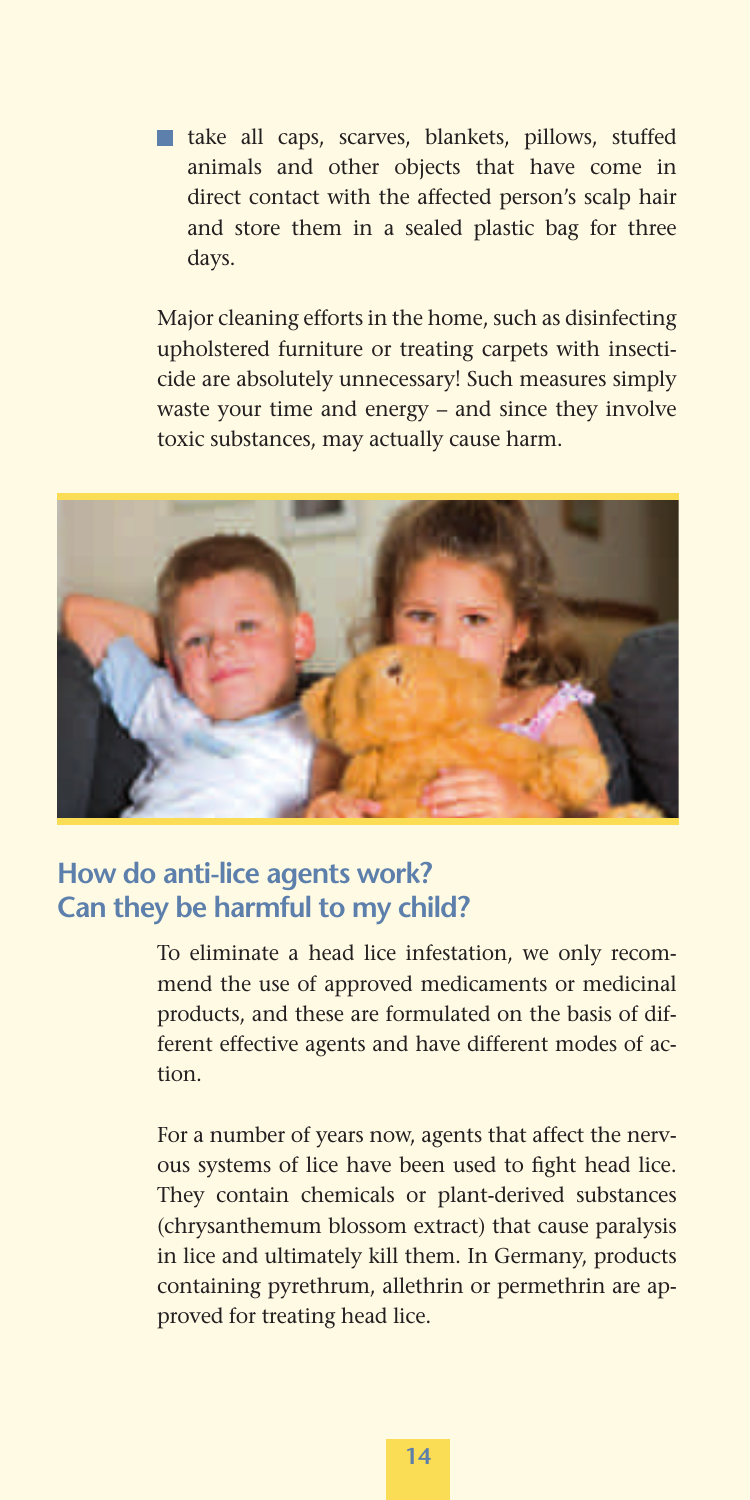In addition, a set of what are referred to as medicinal products are available today to treat head lice. The precise mechanism of action of these products has not yet been thoroughly researched, but the assumption is that substances they contain (oils) kill the lice by shutting down their airway openings. A number of products belonging to this group have been approved for use in Germany, and they are based on dimethicone (a liquid silicone oil) or other oils.

With all products to treat head lice approved by the German Federal Environmental Agency (ask your pharmacist), you can feel assured that they have been thoroughly studied regarding tolerance and harmlessness. If you use them according to directions, these medicaments and medicinal products normally cause no harm to humans and they may also be used on children.

**You can obtain the current list of products tested and approved by the German Federal Environmental Agency and the Federal Institute for Risk Assessment at www.kindergesundheit-info.de**

However, for **infants and toddlers**, you should seek medical advice before administering any treatment, since not all of the available preparations are suitable to use in these age groups. Your doctor will recommend and prescribe the appropriate product for your child.

In rare cases of persons with unusual sensitivities, these substances may provoke allergic reactions or irritation. If your child has a scalp condition, or suffers from the rare condition known as MCS Syndrome (multiple sensitivities to chemical substances), or has an allergy to **chrysanthemum**, you should consult your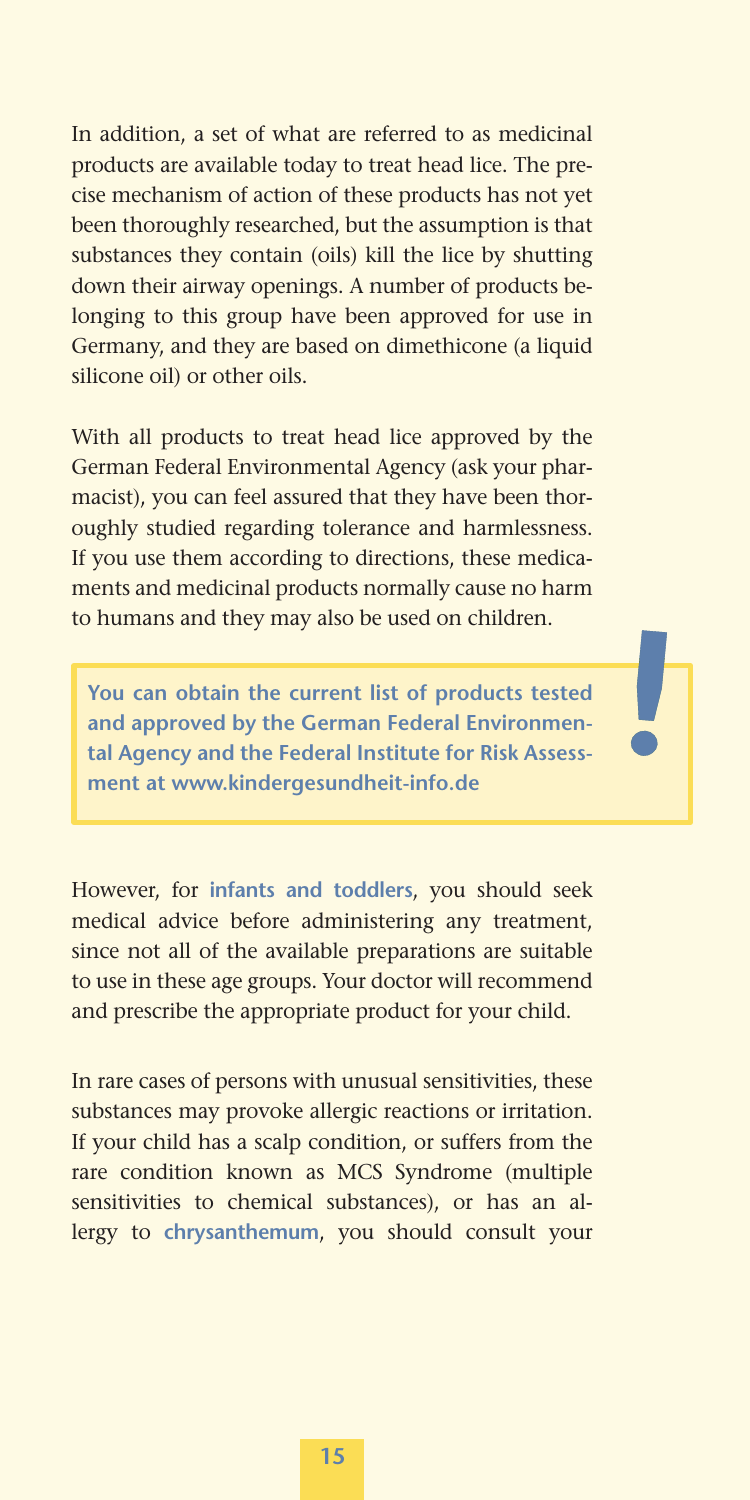

doctor or pharmacist, or employ only the "wet comb" method, using hair conditioner and a louse comb (see **page 10** and following).

Some preparations may not be used during **pregnancy or while nursing**. At these times as well, you should employ only the "wet combing" method or consult your physician for further advice.

You should also be aware that the German Federal Institute for Drugs and Medical Devices (BfArm) has warned about the flammability of certain substances used to treat head lice and the associated risk of fire. Therefore, you should never apply any of these substances in the proximity of an open flame (e.g. candles, lit cigarettes) or sources of intense heat (for example, a hot hairdryer).

As a rule, you can find out more about the dangers and risks of using anti-lice agents from the instructions for use, and you should be sure to read them thoroughly. You can also obtain advice from your pharmacist about the safe use of these preparations for treating head lice.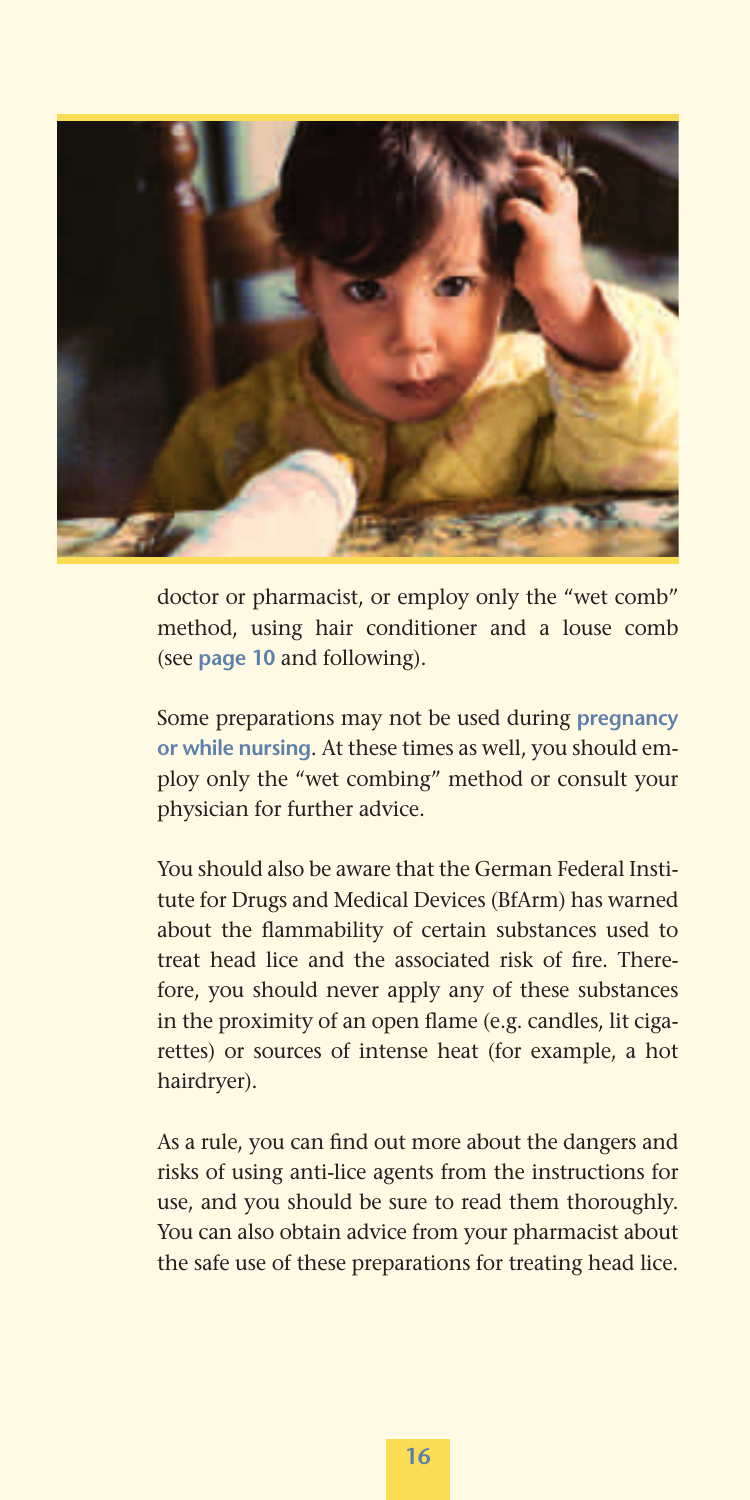## **Are there household remedies that help get rid of lice?**

The basic message is: despite occasional success, treating head lice with assorted household remedies (such as household oils, etc.) is not a reliable way to get rid of head lice.

From time to time you may also see suggestions to kill head lice using hot air, for example, from a hairdryer. This is an unreliable method and can cause damage to the scalp because of the high temperature. Special "louse hair blowers" that are offered for sale have also been insufficiently tested to justify any credible claims about their effectiveness. Sitting in a sauna is likewise not an appropriate way to manage head lice.

**Household remedies are unreliable for treating head lice. They rarely achieve the desired success.**

Cutting the hair very short or even going so far as to shave off all your child's hair is unnecessary and for understandable reasons, especially stressful for a child. As presented in this brochure, there are other options available to manage the problem without subjecting the affected person to such "drastic measures."

## **… and when can my child return to school or the daycare centre? How long does the risk of transmission last …**

Children (and adults) with head lice should be treated as soon as possible. Before the treatment described above (**Page 9** and following), they are not allowed to attend daycare or school. Since head lice spread so rapidly in communal settings, parents of children attending the same group or class need to be informed as soon as possible about the occurrence of head lice and should be adviced to thoroughly examine their own children's heads and to let the institution know the results.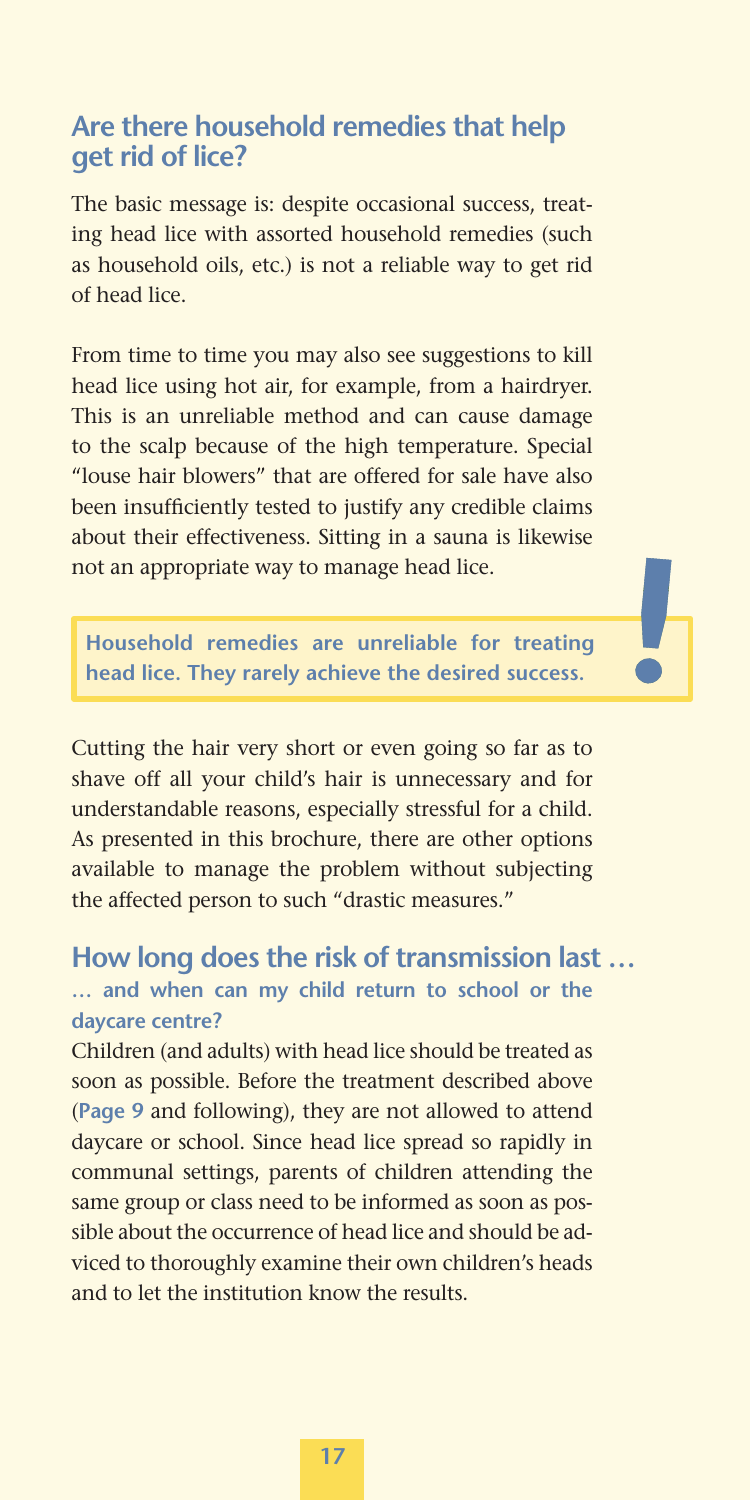According to the stipulations of the German Law on the Prevention of Infection, affected children may only return to the institution when they are no longer capable of causing further spread of the lice. In practice, however, the issue of exactly when a child found to have head lice no longer presents any risk of transmission and may return to the institution sometimes leads to conflict between the parents, the administration at the institution, and even pediatricians. The Robert Koch Institute (RKI), which bears responsibility in Germany for questions related to preventing infectious diseases and works closely with experts, takes the position that after proper treatment with a approved anti-lice agent, preferably in combination with wet combing (see **Page 9** and following), it is highly probable that no further transmission of lice should be feared. If the child has been treated thoroughly in this manner, there is no reason he/she cannot return to attend daycare or school the following day.

**Missed days in daycare or school are unnecessary as long as you treat lice infestation thoroughly and according to all the instructions!**

**However, it is important** not to forget to perform the second treatment with the anti-lice agent eight to ten days afterwards. Otherwise, there can be a renewed risk of transmission, since larvae may have hatched in the interim.

Please note that the conditions for returning to school or daycare may be regulated differently in different localities. The health authorities will make a decision in these matters in conjunction with the school or daycare administration and depending upon the particular situation and local circumstances.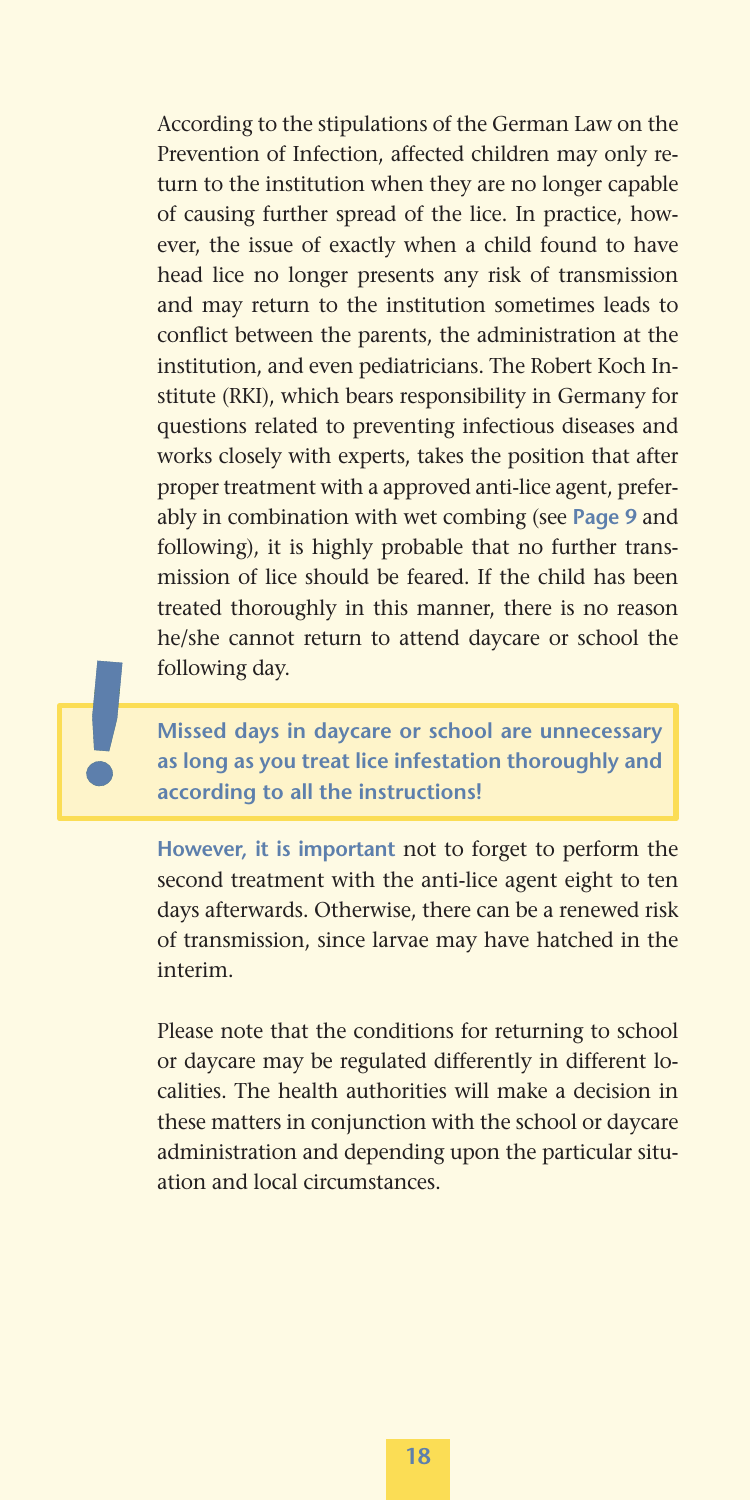

#### **In addition…**

According to § 33 of the German Law on Prevention of Infection, the regulations that apply to schools and daycare centres also apply to other institutions that care for children or adolescents, such as residences, day nurseries, summer camps, etc.

# **Can you protect yourself from getting head lice?**

There is no absolute means of preventing head lice – theoretically, this can happen at any time to anybody who has close contact with other people. The best "prevention" is regular monitoring of your child's hair and scalp – and in this way, you will at least be assured of early detection, which can protect your child from complications (such as infection of the scalp) and other children from transmission.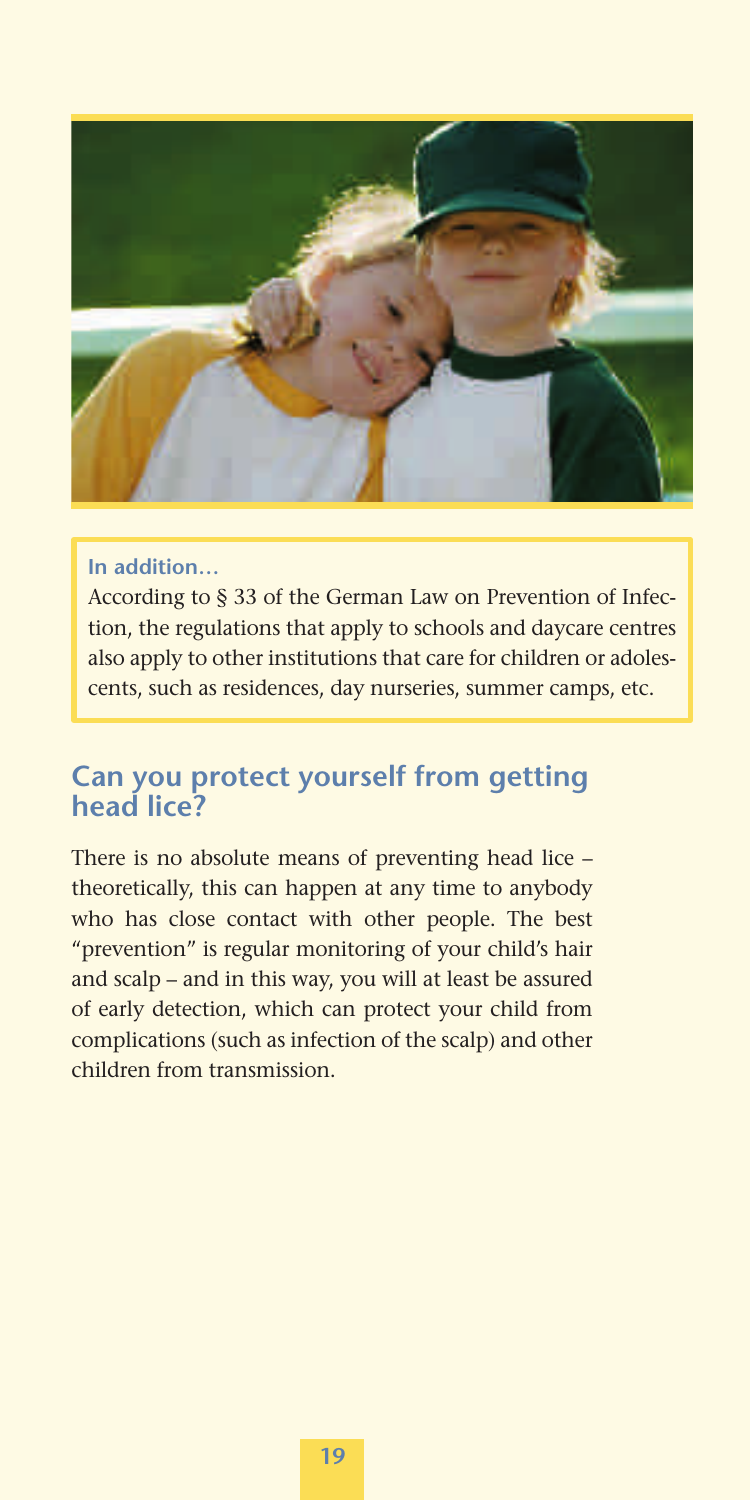# **Louse Alarm: how you can get rid of lice quickly – the most important points at a glance**

#### **Examination/diagnosis**

**1**

- If there is severe itching of the scalp or a case of infestation with head lice in the near environment, you should carefully examine the head.
- **For this purpose, apply hair conditioner and comb** the hair strand by strand using a louse comb, beginning at the hair roots and going all the way to the tips of the hair.
- The comb should be wiped off on a paper towel after combing each strand of hair.
- $\blacksquare$  If you find lice, larvae or eggs located near the scalp. you should also examine other family members and anyone who is affected should be promptly treated.

#### **Treatment with anti-lice agents 2**

- In case of infestation with head lice, you should treat the hair with a medicament or medicinal product approved for the treatment of head lice, which you can obtain at your pharmacy. Read the package instructions and follow them precisely.
- Without exception, you should repeat the treatment on **day 8, 9 or 10** following the initial treatment (= day 1) – you should do this even if instructed otherwise by the instruction booklet for the anti-lice agent.
- You should avoid using anti-lice agents during pregnancy and while nursing, in the presence of certain allergies and hypersensitivities, and if there are any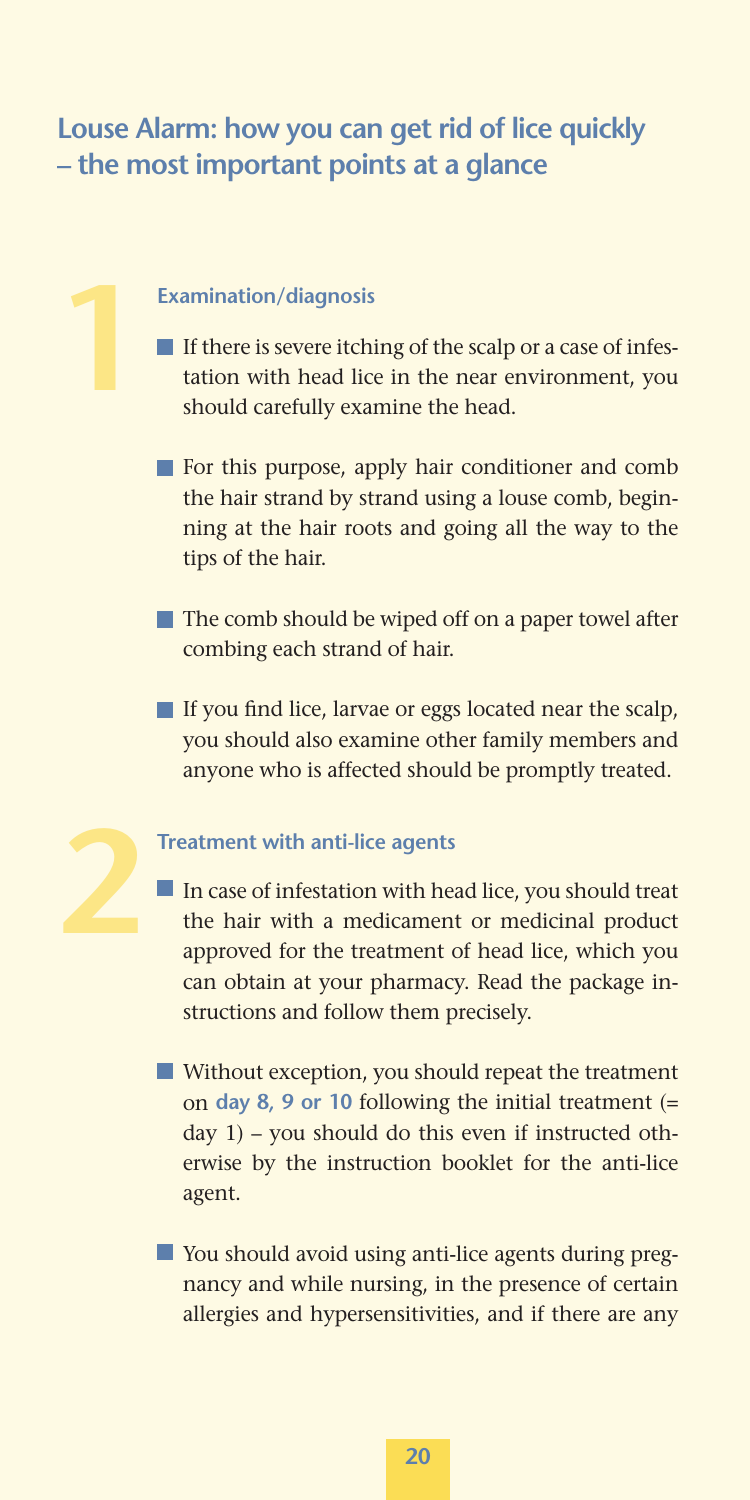open sores on the scalp. In these situations, you should only employ the method of combing out the hair with hair conditioner using a louse comb (see Point 3) or seek medical advice.

You should only treat infants and toddlers after consulting a doctor.

## **Combing out the hair with conditioner and a louse comb**

Immediately after the initial treatment with an antilice agent, the hair should be thoroughly combed out, strand by strand, from the roots to the tips using a louse comb. Wipe off the louse comb on a paper towel.

**3**

■ You should repeat wet combing every four days for two weeks (on day 1, day 5, day 9, and day 13).

#### **Informing and examining close contacts**

- In case of head lice infestation, you should immediately inform your child's school or childcare centre as well as any other close contacts.
- **All people who have had close personal contact** (family, kindergarten groups, school classes) should be thoroughly examined and, if necessary, treated.

## **Additional measures**

- **Textiles and articles of daily use that have come into** direct contact with the hair (e.g. combs, brushes, caps, scarves) should be washed, or alternatively, stored for three days in sealed plastic bags.
- No use of disinfectants or insecticides is necessary.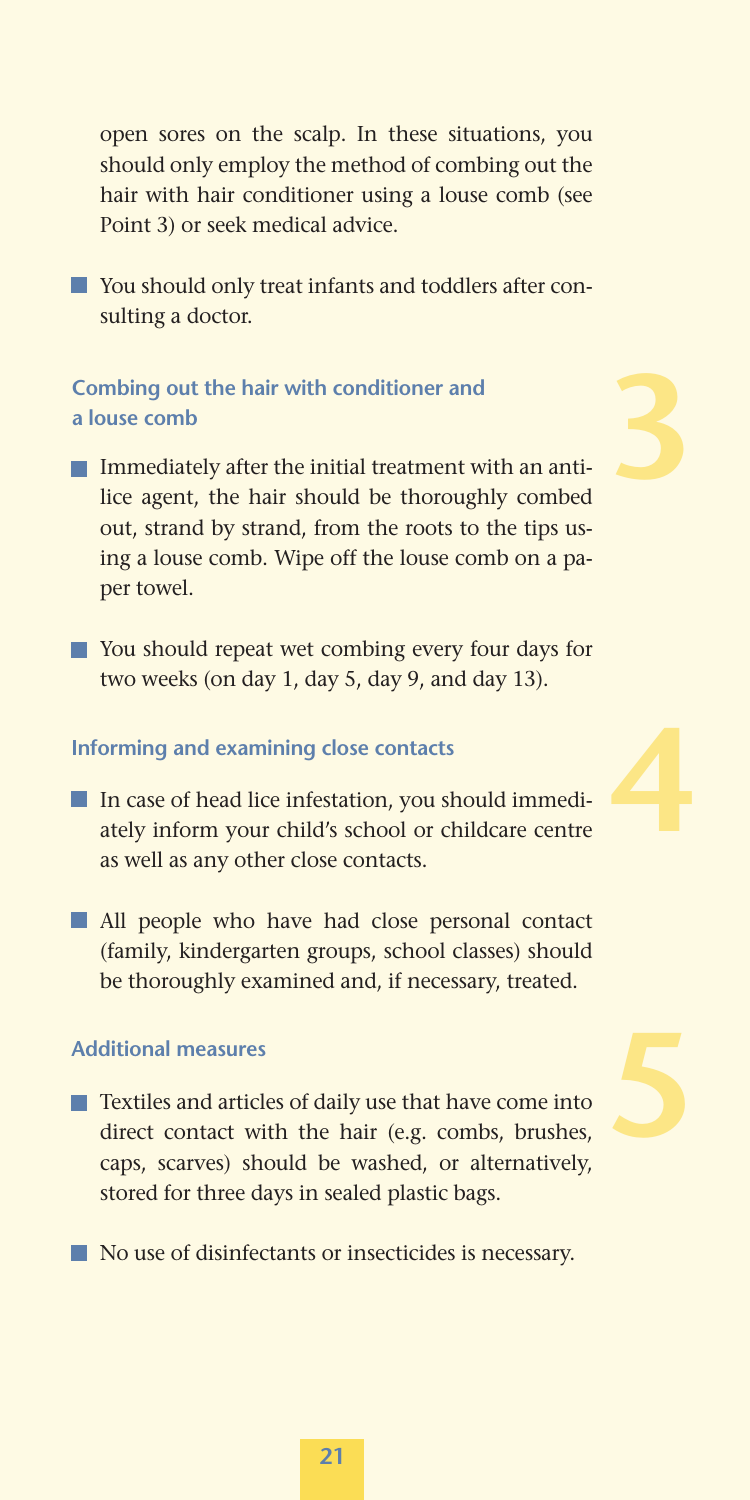# **Treatment plan for successfully fighting head lice:**

- Treat the head lice infestation according to the regimen outlined in the adjoining table.
- $\blacksquare$  The blue fields in the table let you know when you need to perform each treatment step.
- **Day 1** corresponds to the day you discovered the head lice infestation, and the day the first treatment should promptly take place.
- After completing each treatment step, cross out the corresponding place on the table.
- **Once you have crossed out all of the blue areas, you** have completed the treatment.
- However, you should perform one more thorough examination of the head. If the infestation was quite severe, it is advisable to continue monitoring the scalp every few days for a while in order for extra assurance.

Should you have questions, your best recourse is to speak with a trusted physician or your local health authority.

To locate up-to-date scientific knowledge, discussions and news on the topic of "head lice" you can also consult the BZgA (German Federal Centre for Health Education) Internet portal for child and adolescent health at:

 **www.kindergesundheit-info.de**

You can also find additional information on this subject at the Robert Koch Institute website:

 **www.rki.de**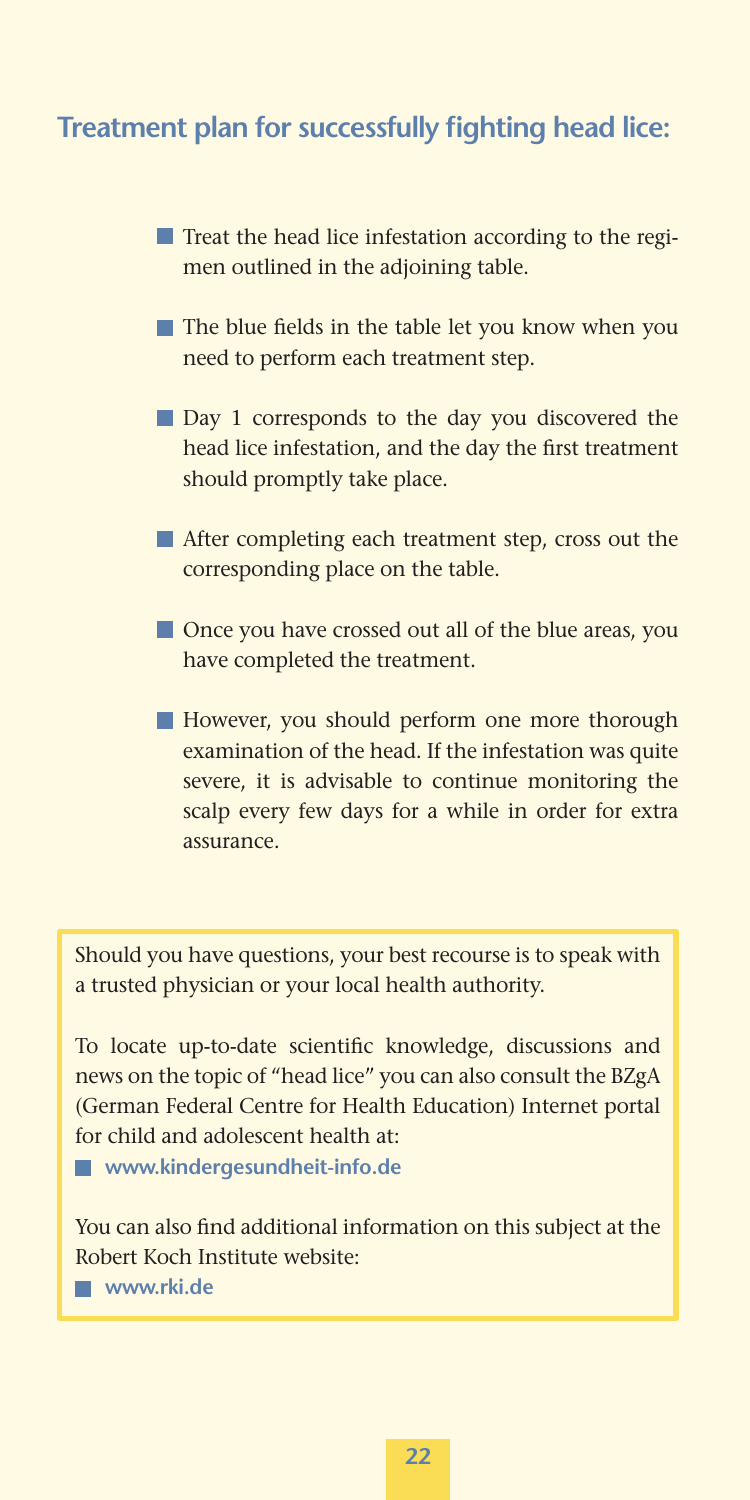| Day                     | <b>Date</b> | <b>Treatment with</b><br>an approved<br>medicament/<br>medicinal product | <b>Combing out</b><br>the hair with<br>conditioner and<br>a louse comb |
|-------------------------|-------------|--------------------------------------------------------------------------|------------------------------------------------------------------------|
| $\mathbf{1}$            |             |                                                                          |                                                                        |
| $\overline{2}$          |             |                                                                          |                                                                        |
| $\overline{\mathbf{3}}$ |             |                                                                          |                                                                        |
| $\overline{\mathbf{4}}$ |             |                                                                          |                                                                        |
| $\overline{\mathbf{5}}$ |             |                                                                          |                                                                        |
| $\overline{6}$          |             |                                                                          |                                                                        |
| $\overline{7}$          |             |                                                                          |                                                                        |
| $\bf{8}$                |             |                                                                          |                                                                        |
| 9 <sup>1</sup>          |             |                                                                          |                                                                        |
| 10                      |             |                                                                          |                                                                        |
| $\overline{11}$         |             |                                                                          |                                                                        |
| 12                      |             |                                                                          |                                                                        |
| 13 <sup>2</sup>         |             |                                                                          |                                                                        |

- **<sup>1</sup>**Please note: the second treatment may also take place on day 8 or day 10.
- <sup>2</sup> You may wish to perform one final check-up on day 17 for extra assurance, and possibly an additional combing out of the hair as well, especially if there were large numbers of lice on the head at the time of the initial diagnosis.